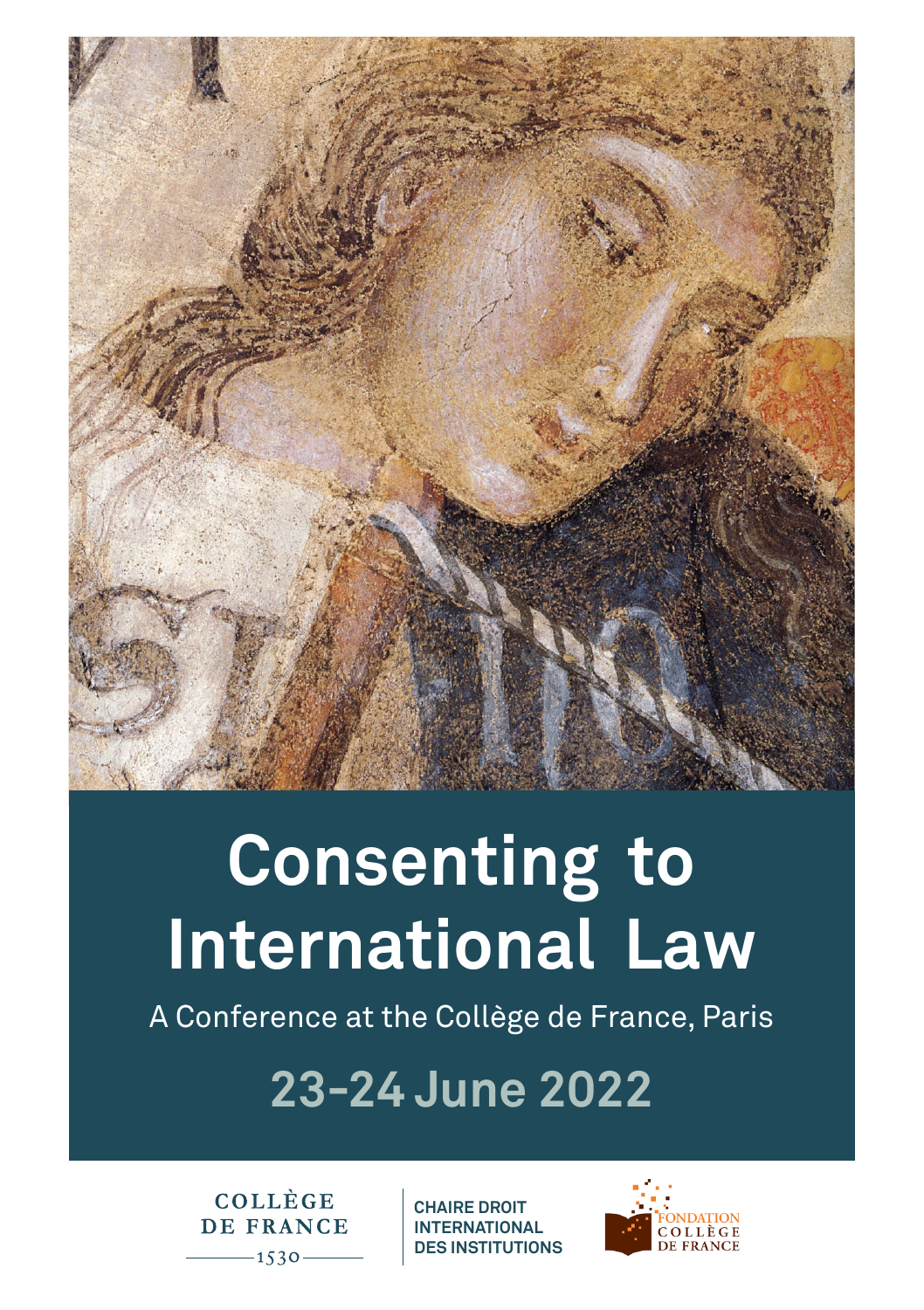**23-24 June 2022** Amphithéâtre Maurice Halbwachs

## **Consenting to International Law**

### A Conference at the Collège de France, Paris

*Le colloque se tiendra en anglais (à l'exception de quelques interventions*  en français), sans traduction simultanée. Il bénéficie du soutien financier *de la Fondation du Collège de France.*

Contact et informations : Mme Sylvie Sportouch sylvie.sportouch@college-de-france.fr

#### Speakers:

Samantha Besson (Collège de France) ; Laurence Boisson de Chazournes (Université de Genève) ; Fernando Lusa Bordin (University of Cambridge) ; Catherine Brölmann (University of Amsterdam) ; Jutta Brunnée (University of Toronto Law School) ; Monique Chemillier-Gendreau (Université Paris-Cité) ; Duncan Hollis (Temple Law School, Philadelphia) ; David Lefkowitz (University of Richmond) ; José Luis Martí (University of Pompeu Fabra, Barcelona) ; Alain Pellet (Université Paris-Nanterre) ; Christian Tams (University of Glasgow) ; Fuad Zarbiyev (Institut des hautes études internationales et du développement, Genève).

#### Commentators:

Pierre d'Argent (Université de Louvain) ; Jean d'Aspremont (École de droit de Sciences Po, Paris) ; Paolo Palchetti (Université Paris 1 Panthéon-Sorbonne) ; Yannick Radi (Université de Louvain).

International treaties, and more broadly international legal sources in general are still predominantly – and despite important normative as much as descriptive critiques – understood as being "based" on (State) consent. To that extent, international law differs from domestic law where consent to the law has long been considered peripheral or irrelevant to lawmaking, whether as a criterion of validity or as a ground of legitimacy.

This is, of course, an old chestnut in international legal theory, but one that still puzzles most theorists. In addition to a renewed historical and philosophical interest in (State) consent to international law, including from a democratic theory perspective, the question is also still highly relevant in practice. Thus, the notions of consent and agreement remain difficult to grasp in international treaty law, not to mention their role in the formation of customary international law. Moreover, and unexpectedly given some of the original arguments to the contrary, the question of consent has recently resurfaced, with other private law analogies, in debates about the normativity of international soft law and other forms of transnational regulation, raising issues as to what consent does and should amount to in those new normative practices. Last but not least, it has become increasingly common to refer to the "will" of international organizations, including with respect to the law adopted by and within them. Those discussions are taking place in all regimes of international law, but especially in international human rights law, international environmental law, international investment law and international humanitarian law.

The various specialists of international law and legal theory invited to contribute in the conference have been asked to explore those issues and many others. The conference will address the notions, types and roles of consent in contemporary international law and its relationship to related notions (such as "will", "agreement" or "acceptance", "participation", "veto" in particular), as well as its objects (sources such as treaties, custom and soft law, regulation, but also jurisdiction) and subjects (States(peoples), of course, but also international organizations and, possibly, civil society institutions such as non-governmental organizations and transnational corporations). More generally, the proposed exploration of the role of consent to international law should also shed light on the increasingly vexed topics of the normativity and authority of what we refer to as international "law" today.

Illustration : Représentation de *Divisio* dans l'*Allégorie du Mauvais Gouvernement (Allegoria del Cattivo Governo)*, Ambrogio Lorenzetti 1338-1339.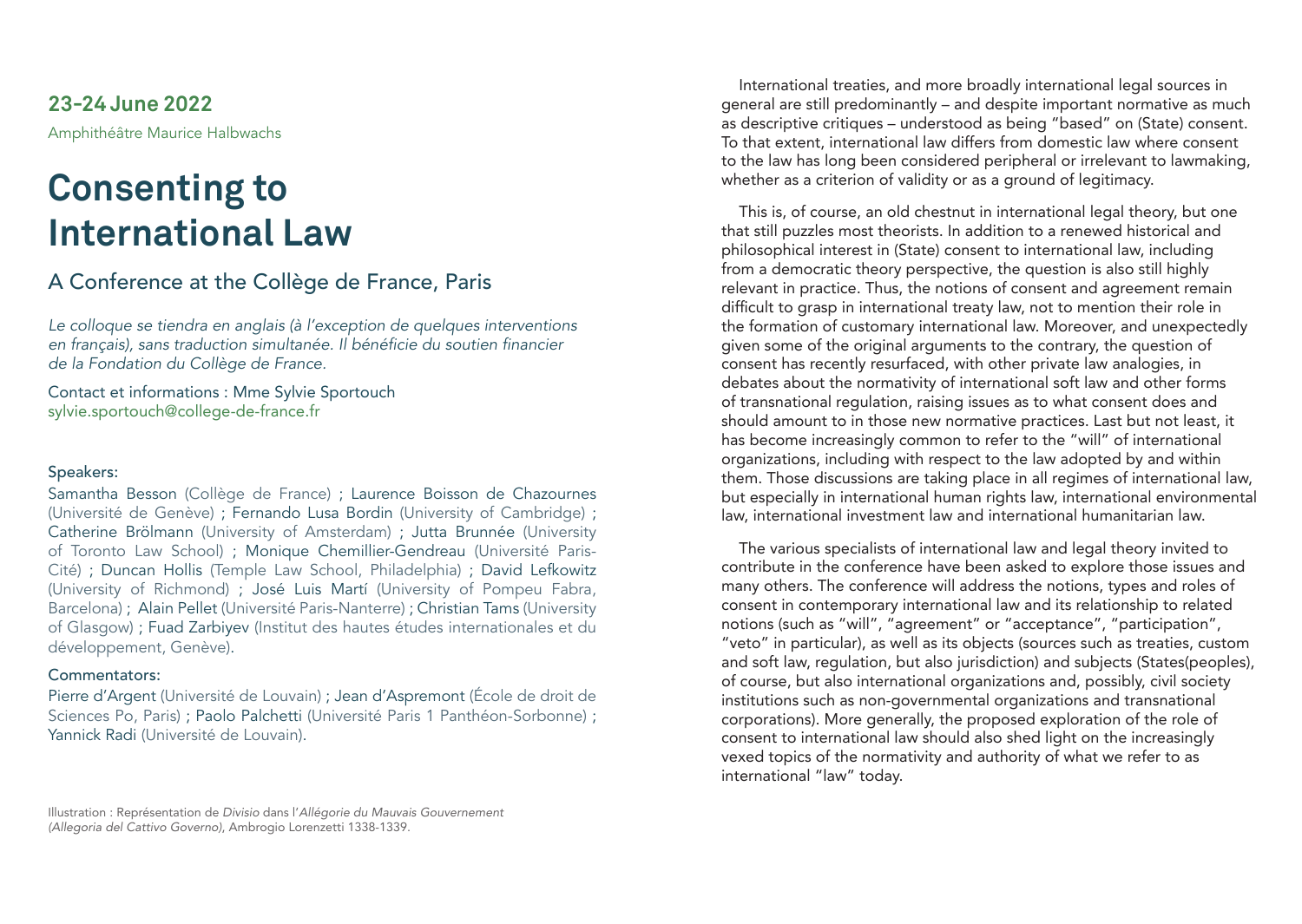### 23 JUNE 2022

Collège de France — Amph. Maurice Halbwachs

| 09.00-09.30     | Consenting to International Law, An Introduction<br>Prof. Samantha Besson, Collège de France                                                                                                                   |
|-----------------|----------------------------------------------------------------------------------------------------------------------------------------------------------------------------------------------------------------|
|                 | Panel 1: Notions, Types and Roles of Consent                                                                                                                                                                   |
| $09.30 - 10.00$ | <b>Consenting is not Willing</b><br>Prof. Alain Pellet, Université Paris-Nanterre                                                                                                                              |
| 10.00 - 10.30   | State Consent and the Legitimacy of International Law<br>Prof. David Lefkowitz, University of Richmond                                                                                                         |
| 10.30 - 11.00   | <b>Break</b>                                                                                                                                                                                                   |
| 11.00 - 11.30   | Controlling Consent: Insights from Binding Dispute Settlement<br>Prof. Christian Tams, University of Glasgow                                                                                                   |
| 11.30 - 12.00   | Institutionalisation and the Disaggregation of Consent<br>Prof. Catherine Brölmann, University of Amsterdam                                                                                                    |
| 12.00 - 12.15   | Comment<br>Prof. Jean d'Aspremont, Ecole de droit de Sciences Po, Paris                                                                                                                                        |
| 12.15 - 13.15   | Panel Discussion - All panelists                                                                                                                                                                               |
|                 |                                                                                                                                                                                                                |
|                 | Panel 2: Objects of Consent                                                                                                                                                                                    |
| 14.30 - 15.00   | Do International Agreements Have a Consent Problem?<br>Prof. Duncan Hollis, Temple Law School, Philadelphia                                                                                                    |
| 15.00 - 15.30   | Consent to the Normative Content of Treaties: From Consent<br>to Rules to Consent to an Argumentative Regime<br>Prof. Fuad Zarbiyev, Institut des hautes études internationales<br>et du développement, Genève |
| 15.30 - 16.00   | <b>Break</b>                                                                                                                                                                                                   |
| 16.00 - 16.30   | Consent in the Evolving Climate Regime<br>Prof. Jutta Brunnée, University of Toronto Law School                                                                                                                |
| 16.30 - 17.00   | Variations around the Notion of Consent in International<br><b>Investment Arbitration</b><br>Prof. Laurence Boisson de Chazournes, Université de Genève                                                        |
| 17.00 - 17.15   | Comment<br>Prof. Pierre d'Argent, Université de Louvain                                                                                                                                                        |

### 24 JUNE 2022

Collège de France — Amph. Maurice Halbwachs

#### *Panel 3: Subjects of Consent*

| 10.00-10.30   | The Consent of International Organizations<br>in International Law-Making<br>Dr Fernando Lusa Bordin, University of Cambridge                                                                                                                 |
|---------------|-----------------------------------------------------------------------------------------------------------------------------------------------------------------------------------------------------------------------------------------------|
| 10.30-11.00   | Le consentement comme garantie de la légitimité démocratique<br>du droit international<br>Prof. Monique Chemillier-Gendreau, Université Paris-Cité                                                                                            |
| 11.00 - 11.30 | <b>Break</b>                                                                                                                                                                                                                                  |
| 11.30-12.00   | From Equal State Consent to Equal Public Participation - Multiple<br>Representation and Sovereignty in International Organizations<br>Prof. Samantha Besson, Collège de France<br>& Prof. José Luis Martí, Pompeu Fabra University, Barcelona |
| 12.00-12.15   | Comment<br>Prof. Paolo Palchetti, Université Paris 1 Panthéon-Sorbonne                                                                                                                                                                        |
| 12.15 - 13.15 | <b>Panel Discussion</b><br>All panelists                                                                                                                                                                                                      |
|               | <b>Panel 4: General Conclusions and Discussion</b>                                                                                                                                                                                            |
| 14.30-15.00   | <b>General Conclusions</b><br>Prof. Yannick Radi, Université de Louvain                                                                                                                                                                       |
| 15.00-17.00   | <b>General Discussion</b> - All panelists                                                                                                                                                                                                     |
| 17.00-17.15   | <b>Concluding Words</b><br>Prof. Samantha Besson, Collège de France                                                                                                                                                                           |